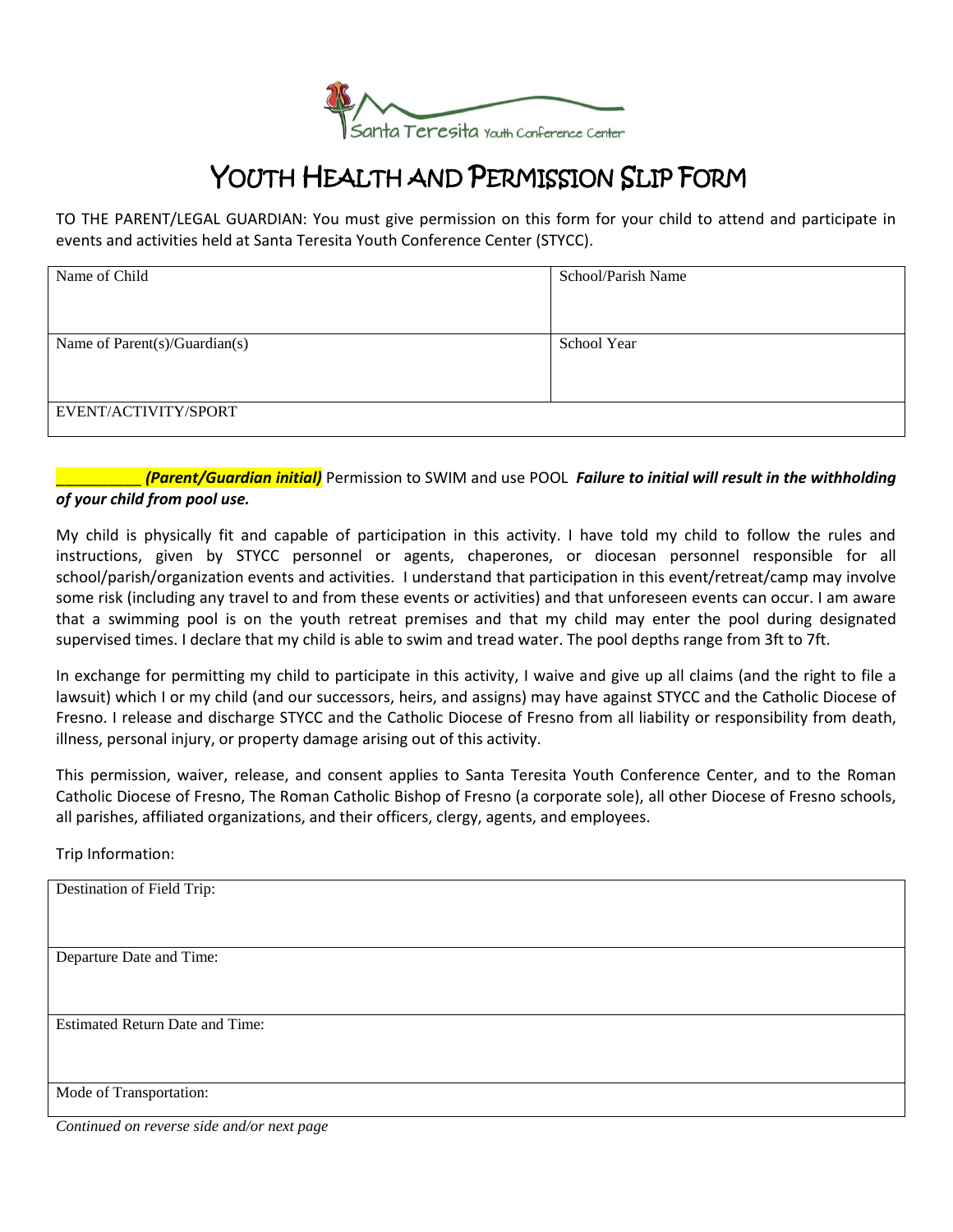| Parent(s)/Guardian(s) Names                                                                   |         |                               |                                                        |  |
|-----------------------------------------------------------------------------------------------|---------|-------------------------------|--------------------------------------------------------|--|
| Mother:                                                                                       |         | Father:                       |                                                        |  |
| Daytime Telephone Number(s) of Parent(s)/Guardian(s)                                          |         |                               | Nighttime Telephone Number(s) of Parent(s)/Guardian(s) |  |
| Mother:                                                                                       | Father: | Mother:                       | Father:                                                |  |
| Cell Telephone Number(s) of Parent(s)/Guardian(s)                                             |         | Child's Date of Birth         |                                                        |  |
| Mother:                                                                                       | Father: |                               |                                                        |  |
| Emergency Contact Other than Parent/Guardian                                                  |         |                               |                                                        |  |
| Name:                                                                                         |         |                               |                                                        |  |
| Relationship:                                                                                 |         | Telephone Number:             |                                                        |  |
| Allergies (foods, drugs, insects, etc.)                                                       |         |                               |                                                        |  |
|                                                                                               |         |                               |                                                        |  |
|                                                                                               |         |                               |                                                        |  |
| Medications (name, dosage, reasons)                                                           |         |                               |                                                        |  |
|                                                                                               |         |                               |                                                        |  |
|                                                                                               |         |                               |                                                        |  |
| Other information or Special Health/Physical Considerations (Attach extra sheet if necessary) |         |                               |                                                        |  |
|                                                                                               |         |                               |                                                        |  |
| <b>Insurance Carrier:</b>                                                                     |         | Insurance Group or ID Number: |                                                        |  |
|                                                                                               |         |                               |                                                        |  |
| Name of Child's Doctor:                                                                       |         | Telephone Number:             |                                                        |  |
|                                                                                               |         |                               |                                                        |  |
| Name of Child's Dentist/Orthodontist:                                                         |         | Telephone Number:             |                                                        |  |
|                                                                                               |         |                               |                                                        |  |
|                                                                                               |         |                               |                                                        |  |

In the event of an emergency, and if STYCC is unable to contact me, I authorize STYCC personnel or other adult leadership, at my expense, to secure and consent to x-ray examination, medical, dental, or surgical diagnosis, treatment, and hospital care advised and supervised by a duly license physician, surgeon, or dentist. I expect to be contacted as soon as possible. I agree that if emergency medical or dental services are required for my child, the Diocese of Fresno and STYCC will not be responsible to pay for any medical or dental expenses. A copy of this form shall be valid as the original and may be given to the adult leader of the activity.

| Signature of Parent/Guardian: | Date: |
|-------------------------------|-------|
| Signature of Parent/Guardian: | Date: |

| FOR OFFICAL USE ONLY | Date Form Received by STYCC | Reviewed by |
|----------------------|-----------------------------|-------------|
|                      |                             |             |